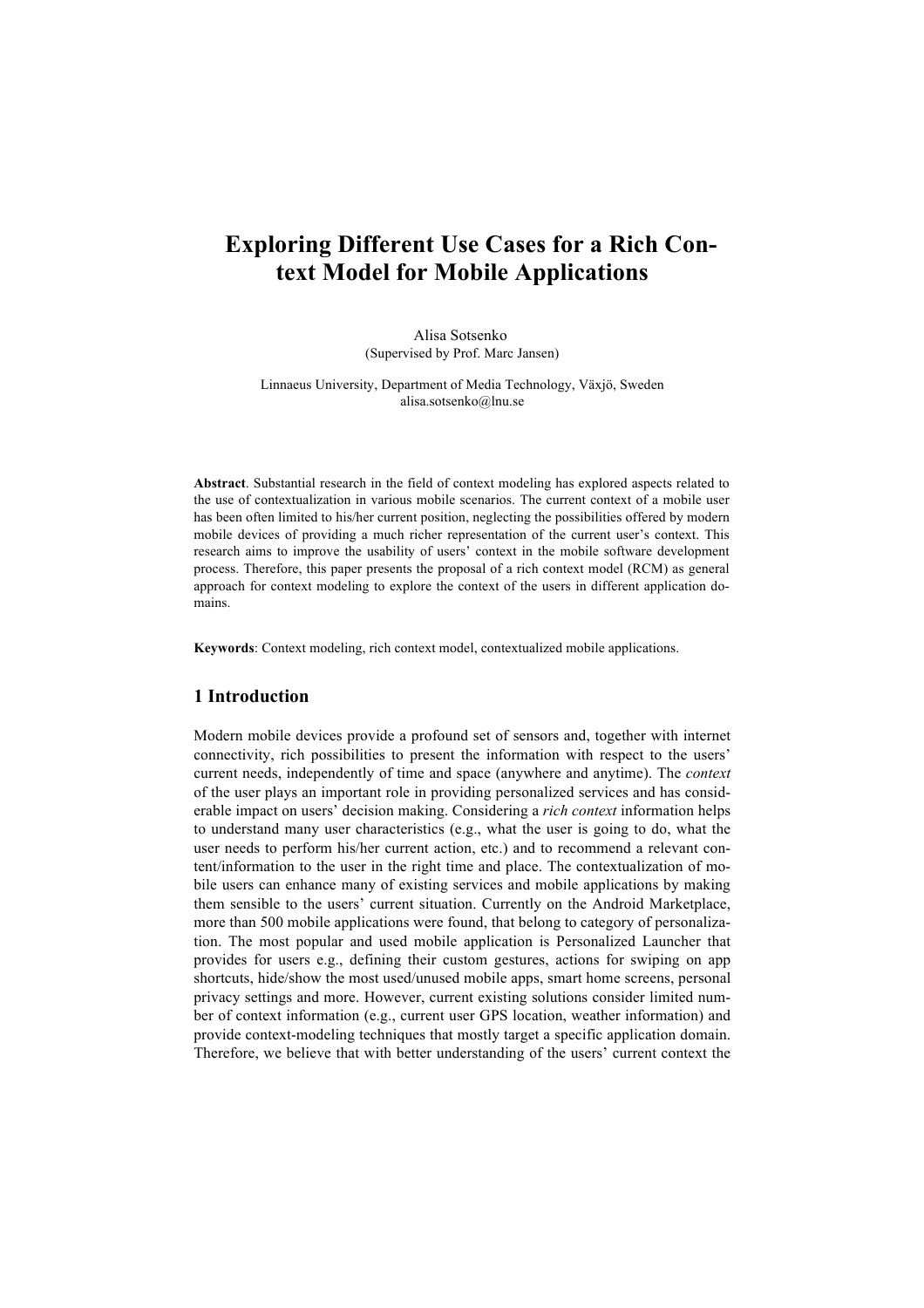mobile app can better serve specific user needs. Modern mobile devices provide possibilities to gather the context information from different mobile sensors, external sensors connected to the mobile device via Bluetooth, smartwatch sensors, activity tracker bands, and to extend/enrich all of this data by using additional Web Service APIs. In our research, we define the *rich context* as:

*"Any information that describes a situation of the user, not only received from different mobile sensors, which could be extended by additional Web Services, but which also derives/use a meaningful interpretation of this information for the current user need."*

The **main purpose** of this research is to design and explore the applicability and reusability of a *rich context model (RCM)* in different application domains. This will lead to the development of a general context model and deploy it as cloud-based Contextualized Service that enables software developers to easily and fast develop contextualized mobile applications. In contrast to existing approaches, our approach will improve the applicability of the context modeling techniques in the development of personalized mobile applications, preventing re-coding and re-designing a new context model again and again depending on the application domain. Instead of this, the developers should know just the target users, what the app should do and which context data is needed to provide the best recommendations for the target users.

The remaining part of the paper is organized as follows. Section 2 overviews related work and defines the open problem and issues in the related research domain. In Section 3, we define the research questions and present the research goal with objectives. In Section 4, we describe the research methodology and the proposed approach. Section 5 presents the current stage of our research and results achieved so far. Finally, Section 6 concludes with plans for further research.

# **2 Related Work**

Up to now, a number of approaches and techniques have been developed and introduced for context modeling. Many studies show their benefits and applicability in different application domains [1, 2]. In the following sub-sections 2.1 and 2.2, we describe the most recent and used approaches for context modeling together with context-aware frameworks for developing contextualized mobile applications.

#### **2.1 Context modeling approaches**

Recent used approaches to context modeling can be broadly classified into three main categories.

**Multidimensional context modeling approach**. This is one of the first approaches proposed in [3–5] for generalized context modeling. The idea of this approach is to make a decision to which context situation the entity is most relevant/similar. In this approach, different context situations are represented as individual examples in multidimensional space, and it classifies the entities based on their similarity to these ex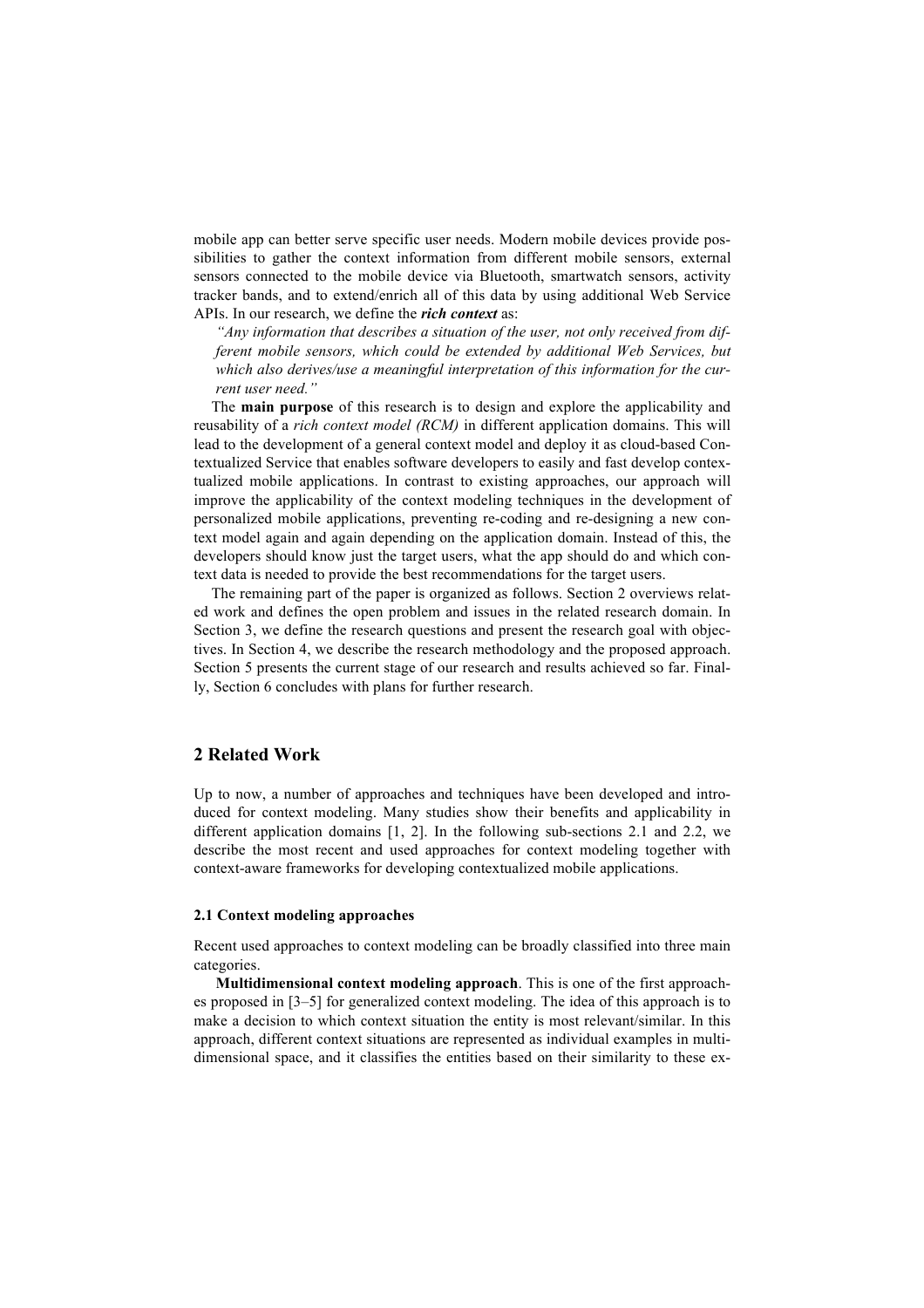amples. Similarity is a decreasing function of their distance in a space [3]. Classical examples of these models are the *context space model* (CSM) [6] and *vector space model (VSM)* [7]. CSM uses the concepts from geometrical spaces: a *context state* and a *situation space*. The *context state* refers to the current state of the entity being modelled at a certain time based on the contextual information, and the *situation space* represents a real-life situation based on a collection of context states during a certain period of time. This modeling approach showed good practical usage examples in developing context-aware mobile applications [8, 9], automatic anomalous human behaviour detection [6], and Information Retrieval in context [10]. VSM measures the similarities between the vector of the *current context* of an entity and the vectors of different *context situations* that are represented in multidimensional vector space. This approach is practically useful for modeling n-dimensions of context information and finds similarity even when some context information is missing or not full. Additionally, it has ability to represent the characteristics of the context at different levels of detail. The more we know about the context of a situation, the better we can describe user behaviour [2]. The main advantage of multidimensional approaches is a general and unifying approach to model context for different application domains and enables to match users' context in real time.

**Object-role based models.** This modeling approach was adopted from the database modeling field [11]. Here, the *context model language* based on ORM was developed to support object-role context modeling. Simple examples of such approach are ContextUML [12], based on UML for development context–aware Web Services, MLContext [13], based on Domain Specific Language (DSL) that provides high level of abstraction and possibility to reuse context models in different application domains.

**Ontology-based models.** This approach has been widely used in modeling of complex context situations. Using ontologies provides a uniform way for specifying the model's core concepts as well as an arbitrary amount of sub-concepts and facts, altogether enabling contextual knowledge sharing and reuse in an ubiquitous computing system [14]. This can lead to growing complexity for certain kind of applications [1] Usually the mobile software developer does not have knowledge in Semantic Web and ontology based principles and concepts. Since most of the existing ontologybased models require some additional changes in the core model in order to adapt and customize it for specific application domain, it reduces the practical applicability of this models in mobile application development.

The analyses of context modeling approaches and survey results [15] show that there is not yet a common solution for a general context model and that the context model should be chosen depending on the target application domain.

## **2.2 Frameworks for contextualized mobile application development**

During the literature review, we have found that most of existing frameworks provide *personalization* rather then *contextualization* for mobile applications. The difference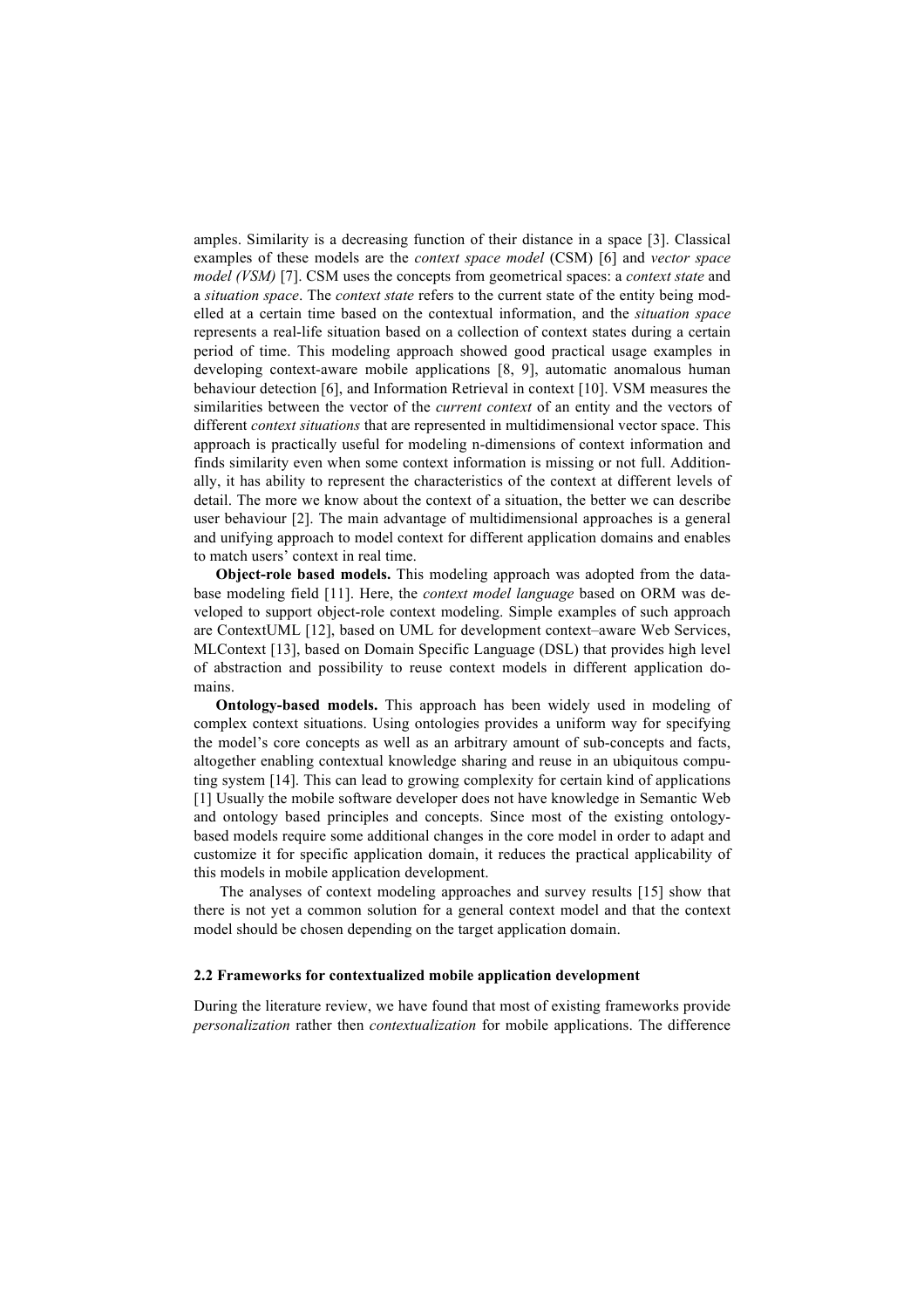between these two concepts is that *personalization<sup>1</sup>* based on the user's behaviour and device/application usage provides recommendation to suit personal user preferences. Examples of personalization can be offering services or products based on the user's search history, earlier purchase or favourite items (e.g., book author, movie director), and adapting a user interface based on the user's history of interactions with mobile applications [16]. On the other hand, *contextualization<sup>2</sup>* aims to utilize sensors and technology to understand the current context of the user in order to better serve a specific user need. In the literature, the six-layer enterprise framework architecture [17] was proposed to support personalization and contextualization for mobile application development. To the best of our knowledge, there is not yet a framework/SDK/Web Service that can provide development of contextualized mobile applications.

Based on the survey [15] of existing context-aware frameworks shows that the mobile application developers should re-adapt the implemented context model to an application domain or define a new context model. This reduces the usability of the context models in practice of developing contextualized mobile applications.

We propose an approach that uses the general concepts introduced in the multidimensional approach for context modeling and use its flexibility to improve the existing context models.

# **3 Research Questions and Objectives**

Many researchers have been working on developing a general solution for context modeling. However, a major problem with this kind of models is limited usability due to their applicability for a specific application domain. Most of them require additional changes in the core model that takes time, effort and knowledge of a framework that can be time consuming for software developers. In the purpose of solving this problem, we need to answer the following *research questions*:

- *How can we model the context in a scenario independent way for mobile applications?*

- *How can this context model be used/adapted for a specific mobile scenario?*
- *What kind of personalized features can be provided by the contextualization approach in order to improve existing mobile services and applications?*

Based on the research questions, the main and primarily *objectives* of our work are:

- to empirically investigate the modeling of different context data during the con*text model design*
- *to develop a prototype to discover an abstract representation of the context model*
- to evaluate the proposed context model in several user studies in different appli*cation domains*
- *to identify the contextualized features for mobile applications*

<sup>&</sup>lt;sup>1</sup> https://www.techopedia.com/definition/14712/personalization

<sup>2</sup> https://www.wordnik.com/words/contextualization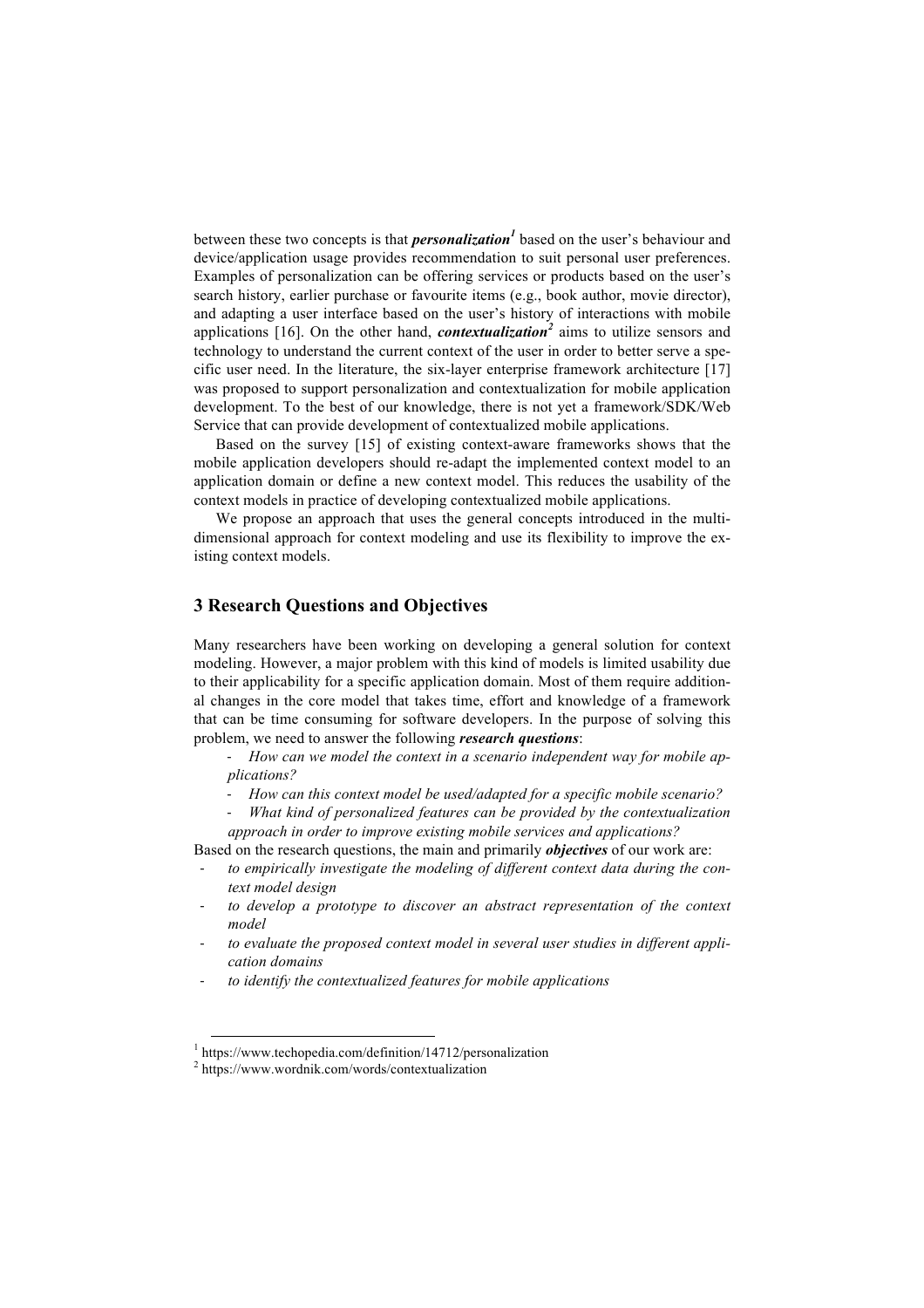# **4 Research Methodology**

The primary research approach adopted to perform this work is based on the design science research methodology (DSRM) proposed in [18]. This model showed good practice in understanding and development of software applications. The methodology consists of six main activities, which are iterated and shown in Fig. 1.



**Fig. 1** The DSRM process model used in our approach

The problem identification, motivation and definition of the objectives have been described in the previous sections. The next sub-sections describe the details of each activity and what was done in the first iteration. The current action is highlighted in the Figure 1 and described in sub-section 4.1.

#### **4.1 Design and development**

This step consists of designing our approach for context modeling and building an artifact of RCM. In the first iteration, the main objective was to define an approach with certain abstraction for modeling and organizing the context information independently from the scenario point of view. Here, we perform several actions shown in Figure 2.



**Fig. 2** An overview of actions preformed for designing of RCM

We took as basis a multidimensional approach for context modeling and in particularly the multi-dimensional vector space model (MVSM) [19]. In the first action we defined which sources of context information should be used in our first prototype. The defined sources are: mobile sensors and to extend this information, the Web Service APIs (e.g., Google Places API, Weather API, Tomtom API, QRCodeReader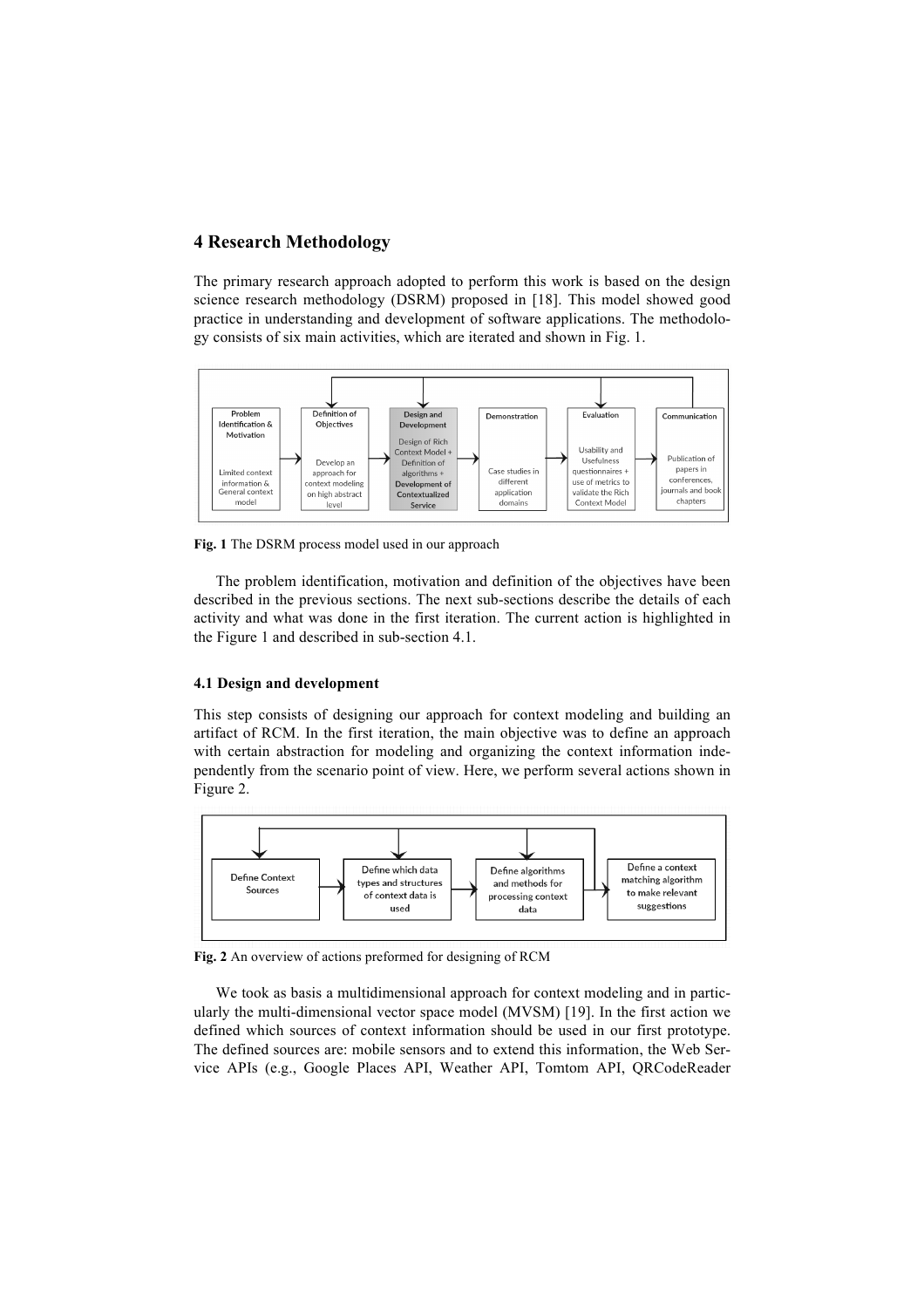API) were used. After defining of *Context Sources*, we have analysed the data types and data structures of these contextual information. The context data have different data types (e.g., boolean, string, integer, float) and data structures (e.g., array of hobbies), therefore our approach should know how to handle these data in an efficient way. Based on the defined *context data types and structures*, we identified the primary data processing algorithms that are a combination of different similarity metrics (e.g., Jaccard distance for Boolean values, Euclidean distance for numerical values). The output of the defined algorithms is an input for the *Suggestion Making* action, where we provided an approach that makes a suggestion based on the outputs of data processing algorithms. Here, first we did scaling and normalization of values and used cosine distance to measure similarity.

After each performed study, the first three actions are iterated to improve the context model (e.g., make it more abstract, add/replace data processing algorithms) that should lead to providing better suggestions/recommendation results.

#### **4.2 Demonstration and evaluation**

In the first iteration, the first prototype was developed using the jQueryMobile framework with the Cordova API for mobile application and the NodeJs framework for implementing our contextualization approach. To demonstrate and test the prototype, we performed two studies in mobile learning and people-to-people recommendation domains. The obtained results were published in two scientific conferences [20, 21], and proved the possibility to reuse the context model in various application domains.

The evaluation is carried out using adopted TAM questionnaires in particularly Perceived Usefulness and Perceived Ease of Use. In the first study [20] we investigated the potential benefits of using the contextualization approach for mobile application compared to an ordinary (without contextualization) mobile application and its usability. In the second study [21], we investigated the flexibility of our contextualization approach in terms of handling different data types and priorities of contextual information.

Currently, we are developing a second prototype of our contextualization approach. Here, firstly we went through *Design and Development* action to apply new changes that were defined after the first two studies. Secondly, we target to deploy the second prototype as a service in the cloud environment and evaluate it in several application domains.

The **validation** of proposed RCM is carried out using defined metrics and characteristics introduced in study [15].

## **4.4 Communication**

The identified problem and the proposed artifact are communicated to researches through several publications at conferences. Our first paper was published at mLearn conference [19], in which we described the mathematical foundation of our approach. In the second paper, published at ICCE 2014 [20], we defined the benefits of using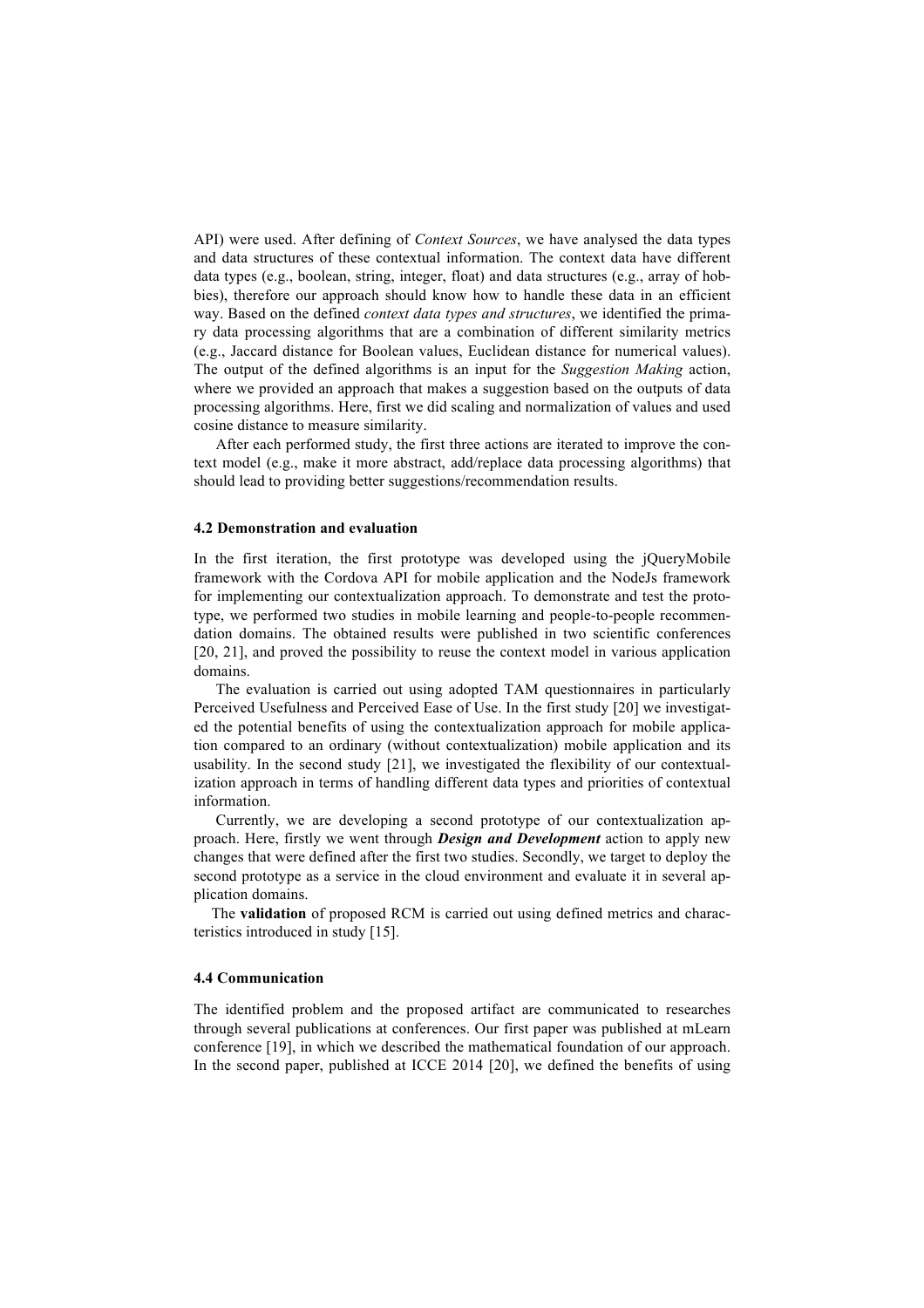our contextualized approach for m-learning applications. In the following paper [21], we defined an approach of handling different data types and priorities of contextual information. Two book chapters on the same research domain are under press status [22, 23]. In the first book chapter [22], we discussed the contextualization of mobile learners, and in [23] we discuss the benefits of using cloud-based mobile applications in the m-learning domain and propose the flexible and contextualized service to support contextualization in m-learning applications. As this is work in progress, we aim to publish a journal paper to communicate the new results that will be obtained from the second prototype.

# **5 Potential Contributions**

The main contribution of this research work is an approach for the development of contextualized mobile applications. In contrast to the existing approaches, our approach has flexibility gained through an abstract context model that could be applied to different application domains without the need for a change in the core context model. Our approach suggests a new contextualization service that provides possibility to develop highly personalized mobile applications. With the employment of our approach, mobile software developers will be able to easily develop contextualized mobile applications for their target users and may raise the number of satisfied users hopefully leading to the increase number of potential users.

## **6 Future Work**

Further research will be more focusing on defining the features that our contextualization approach can provide. It will include analyses of already existing contextualized features of personalized mobile apps in the market place, gathering main requirements for developing personalized mobile apps from several mobile software developers, the development of Contextualization Service, evaluation in different application domains, and validation. This plan will help to answer the second and third research question of this work. The expected results are the classification of features and potentially of creating customized mobile app features for different application domains and users.

## **References**

- 1. Nayak, D., Ramaswamy, S.: A Multi-level Contextualization Framework for Authentication of Mobile Payment Applications. (2012).
- 2. Palmisano, C., Tuzhilin, A., Gorgoglione, M.: Using context to improve predictive modeling of customers in personalization applications. IEEE Trans. Knowl. Data Eng. 20, 1535–1549 (2008).
- 3. Nosofsky, R.M.: The generalized context model: An exemplar model of classification. Form. approaches Categ. 18–39 (2011).